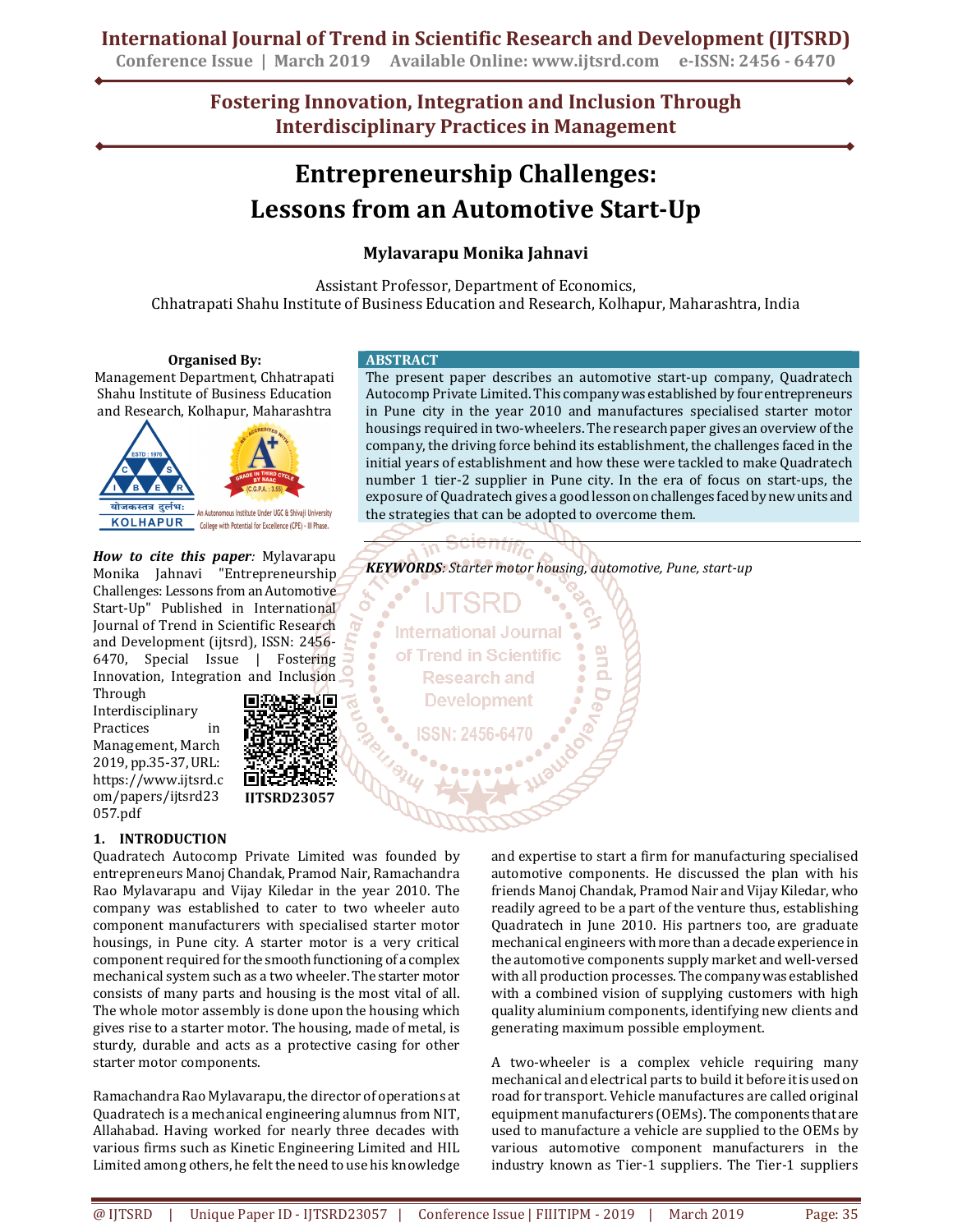#### International Journal of Trend in Scientific Research and Development (IJTSRD) @ www.ijtsrd.com eISSN: 2456-6470

approach tier 2 suppliers for developing and manufacturing some of the components required for producing final automotive components. Tier-2 in turn gets some required components from Tier-3 suppliers and then Tier-3 from Tier-4 and so on. Business in this industry is interlinked and neither of them can survive without the other.

Tier-1 companies such as Flash Electronics Private Limited, Lucas TVS and others are on top of the supply chain. These firms are involved in manufacturing and supplying automotive parts such as starter motors directly to the OEMs. Next in line is the tier-2 companies followed by tier-3 and so on. Each of these companies supplies parts to the companies in the upper tier which eventually reaches the OEMs as a final product. Currently, Quadratech is a tier 2 supplier to OEMs such as Hero MotoCorp and Bajaj Auto.

The company has its registered office at Jai Ganesh Vision in

Akurdi, Pune, while its work wear manufacturing unit is located at MIDC Chakan Industrial Area in Pune. Of the 8000 square feet land it owns at Kharabwadi, 4000 square feet has been utilized for establishing its manufacturing unit. (Infrastructure: Quadra Auto)

#### **2. QUADRATECH'S ORGNISATIONAL STRUCTURE**

Ramachandra Rao Mylavarapu is the director of operations at Quadratech. Involved in the daily operations of the company, he is the only active partner at the firm, while the other three are silent partners. Reporting directly to Mr. Mylavarapu are the human resource head, the manufacturing head, the quality head and the accounts head. The manufacturing head has three supervisors under him, each having a team of workers for manufacturing the various components. Given below is the organizational structure of the company.



Quadratech possesses the internationally recognised ISO 9001:2015 quality management standard certificate. In addition to the well experienced management team this certification helps the company attract new customers and inspire trust by improving the quality of manufactured goods and services. The company also retains its customer base by offering support through the product development phase making it a valuable supplier for them. (About Us: Quadra Auto)

#### **3. OVERVIEW OF COMPANY'S GROWTH**

The company was started in 2010, with an initial capital investment of Rs. 15 lakhs. In the eight years since establishment, Quadratech has come a long way. With an initial turnover of Rs. 12 lakhs in the first year after establishment, it has today grown to become a Rs. 4 crore company with an annual turnover of over Rs. 8 crores.

With only 16 employees in 2010, today Quadratech employs a total of 85 employees, including 17 white-collar workers and 68 blue-collar workers. The blue-collar workers are recruited through labor contractors.

The company initially used 1 Computerized Numerically Controlled (CNC) machine, for producing the starter motor housings. A CNC machine is an automated device that produces automotive components. It requires an operator to turn the machine on and set in instructions for manufacturing the components. Over the years with the expansion of the firm and its customer base, Quadratech bought more CNC machines and presently has 8 of them.

Products manufactured include Aluminum Pressure Die-Cast Components and Aluminum Gravity Die-Cast Components. The company also specializes in prototype development and sub-assemblies. Equipped with modern infrastructure, the company is in a position to employ faster and effective working methods for carrying out the organizational functions. High capacity machines and the expensive quality control unit enable manufacturing products that are superior in performance and exceptional in quality. The warehouse is free of dust, pests and moisture ensuring hassle free dispatch. This is also partly possible due to the company's transportation facility that is efficient in meeting bulk orders within the agreed time period with the clients. (Infrastructure: Quadra Auto) (Products: Quadra Auto)